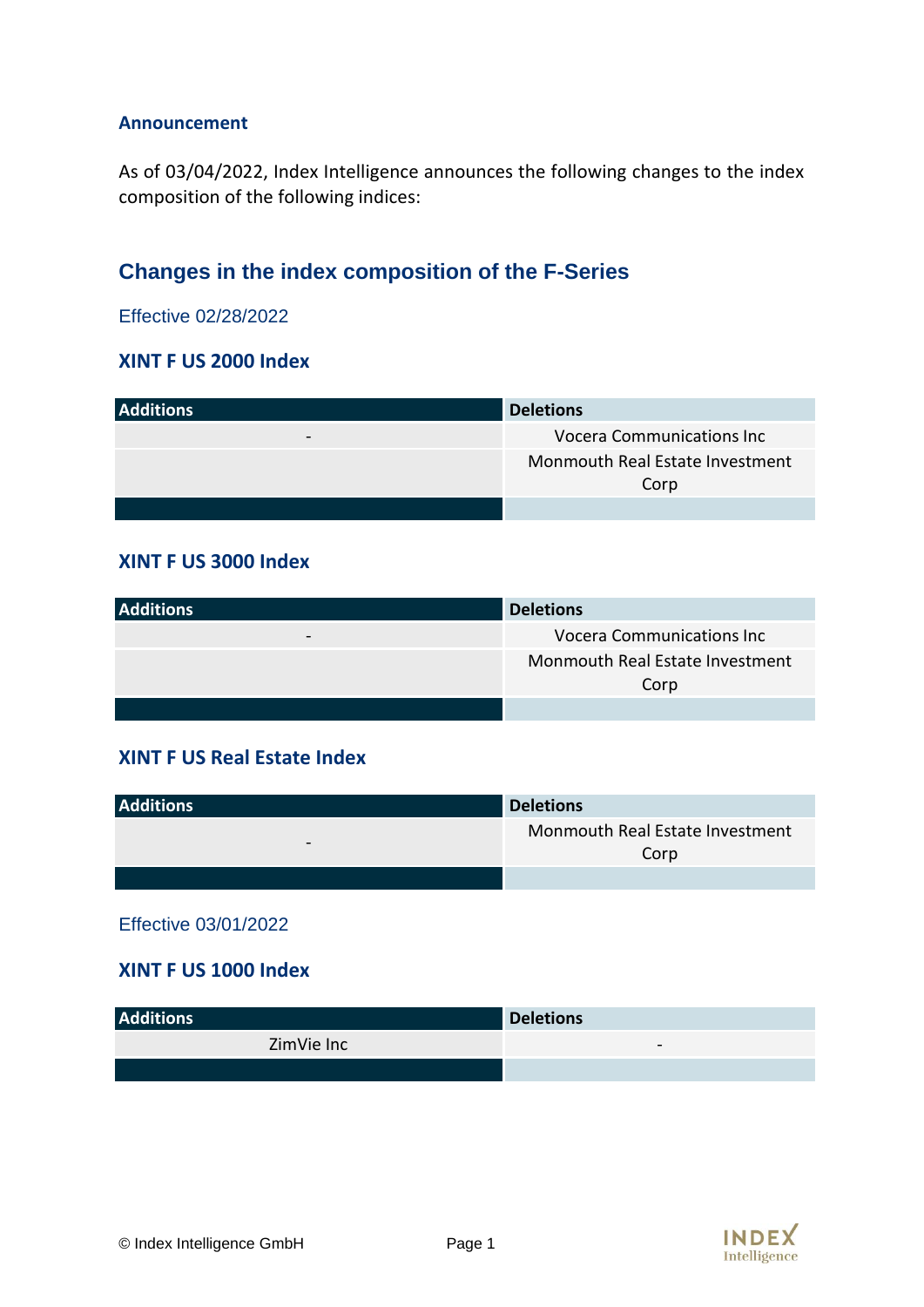#### **XINT F US 3000 Index**

| <b>Additions</b> | <b>Deletions</b>         |
|------------------|--------------------------|
| ZimVie Inc       | $\overline{\phantom{0}}$ |
|                  |                          |

Effective 03/02/2022

#### **XINT F US 1000 Index**

| <b>Additions</b>         | <b>Deletions</b>      |
|--------------------------|-----------------------|
| $\overline{\phantom{0}}$ | <b>IHS Markit Ltd</b> |
|                          | Mcafee Corp           |
|                          |                       |

#### **XINT F US 3000 Index**

| <b>Additions</b>         | <b>Deletions</b>      |
|--------------------------|-----------------------|
| $\overline{\phantom{0}}$ | <b>IHS Markit Ltd</b> |
|                          | Mcafee Corp           |
|                          |                       |

### **XINT F AL South Africa Index**

| <b>Additions</b>         | <b>Deletions</b> |
|--------------------------|------------------|
| $\overline{\phantom{0}}$ | Epp NV           |
|                          |                  |

Effective 03/03/2022

#### **XINT F US 2000 Index**

| <b>Additions</b> | <b>Deletions</b>      |
|------------------|-----------------------|
| $\qquad \qquad$  | CorePoint Lodging Inc |
|                  |                       |

### **XINT F US 3000 Index**

| <b>Additions</b> | <b>Deletions</b>      |
|------------------|-----------------------|
| $\qquad \qquad$  | CorePoint Lodging Inc |
|                  |                       |

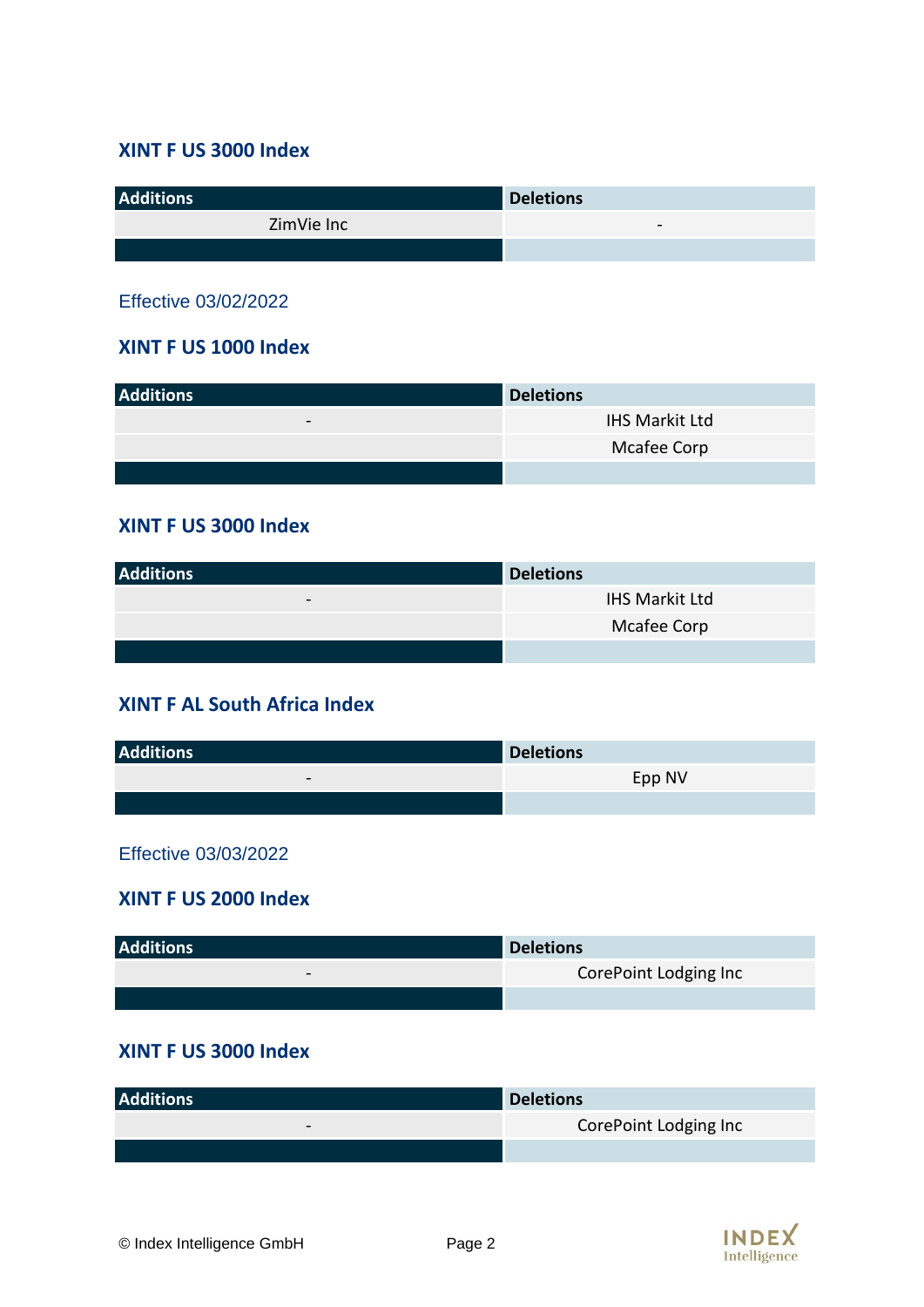#### **XINT F US Real Estate Index**

| <b>Additions</b> | <b>Deletions</b>      |
|------------------|-----------------------|
| $\qquad \qquad$  | CorePoint Lodging Inc |
|                  |                       |

Effective 03/04/2022

#### **XINT F US 2000 Index**

| <b>Additions</b>         | <b>Deletions</b>                |
|--------------------------|---------------------------------|
| $\overline{\phantom{0}}$ | Atlantic Capital Bancshares Inc |
|                          | <b>FTS International Inc</b>    |
|                          |                                 |

#### **XINT F US 3000 Index**

| <b>Additions</b> | <b>Deletions</b>                |
|------------------|---------------------------------|
| $\qquad \qquad$  | Atlantic Capital Bancshares Inc |
|                  | FTS International Inc           |
|                  |                                 |

# **Changes in the index composition of the SP-Series**

Effective 03/01/2022

#### **XINT SP US 500 Index**

| <b>Additions</b> | <b>Deletions</b> |
|------------------|------------------|
| ZimVie Inc       | -                |
|                  |                  |

#### Effective 03/02/2022

#### **XINT SP US 500 Index**

| <b>Additions</b>      | <b>Deletions</b>      |
|-----------------------|-----------------------|
| Molina Healthcare Inc | ZimVie Inc            |
|                       | <b>IHS Markit Ltd</b> |
|                       |                       |

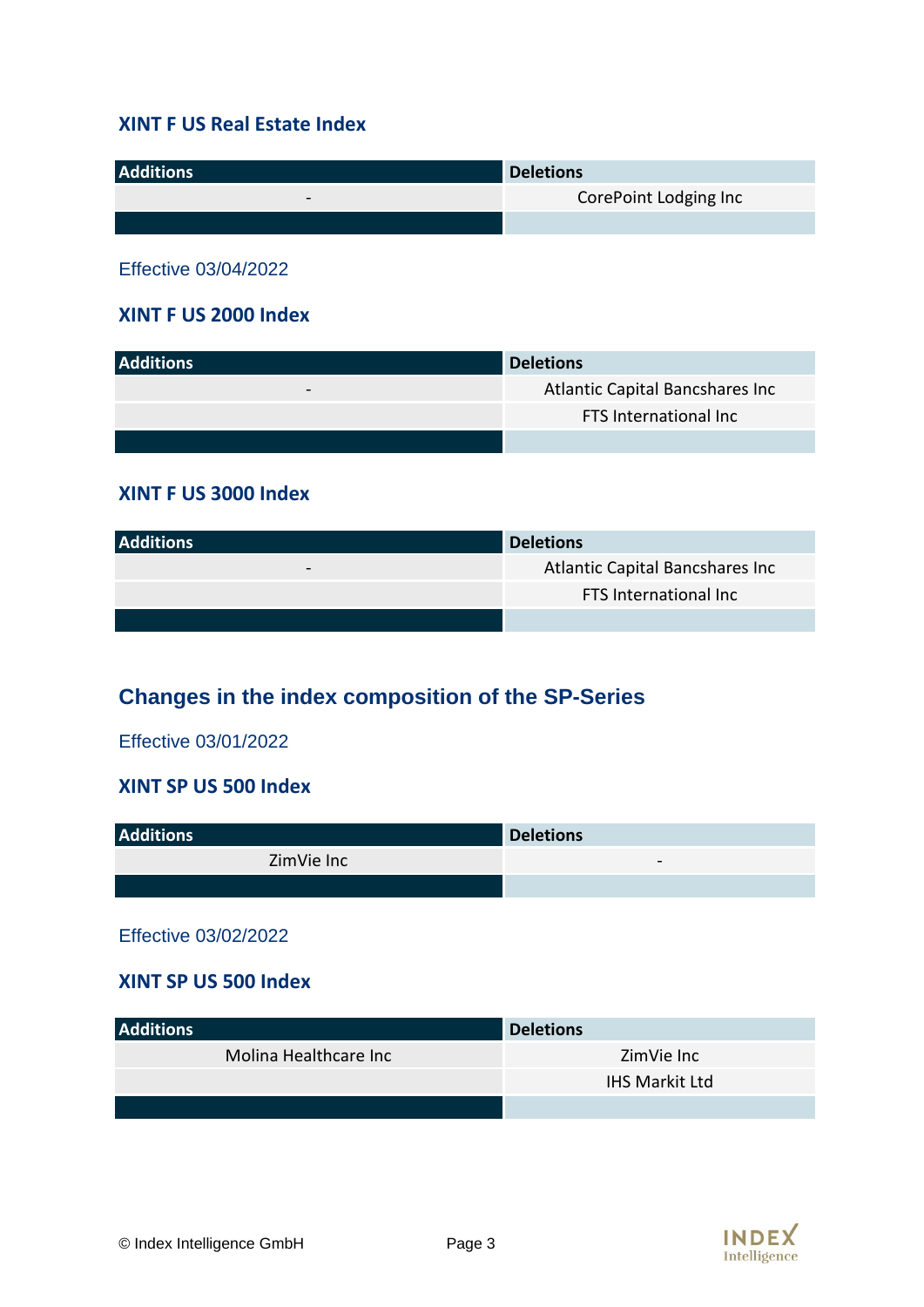## **Changes in the index composition of the M-Series**

Effective 03/02/2022

#### **XINT M DM HL United States Index**

| <b>Additions</b> | <b>Deletions</b>      |
|------------------|-----------------------|
| $\qquad \qquad$  | <b>IHS Markit Ltd</b> |
|                  |                       |

## **Changes in the index composition of the NQ-Series**

Effective 03/01/2022

#### **XINT NQ US Healthcare Index**

| <b>Additions</b>           | <b>Deletions</b>         |
|----------------------------|--------------------------|
| ZimVie Inc                 | $\overline{\phantom{0}}$ |
| <b>Cosmos Holdings Inc</b> |                          |
|                            |                          |

Effective 03/02/2022

#### **XINT NQ US Biotechnology Index**

| <b>Additions</b> | <b>Deletions</b> |
|------------------|------------------|
| $\qquad \qquad$  | Zogenix Inc      |
|                  |                  |

#### Effective 03/03/2022

#### **XINT NQ US Healthcare Index**

| <b>Additions</b>        | <b>Deletions</b> |
|-------------------------|------------------|
| Incannex Healthcare Ltd | -                |
|                         |                  |